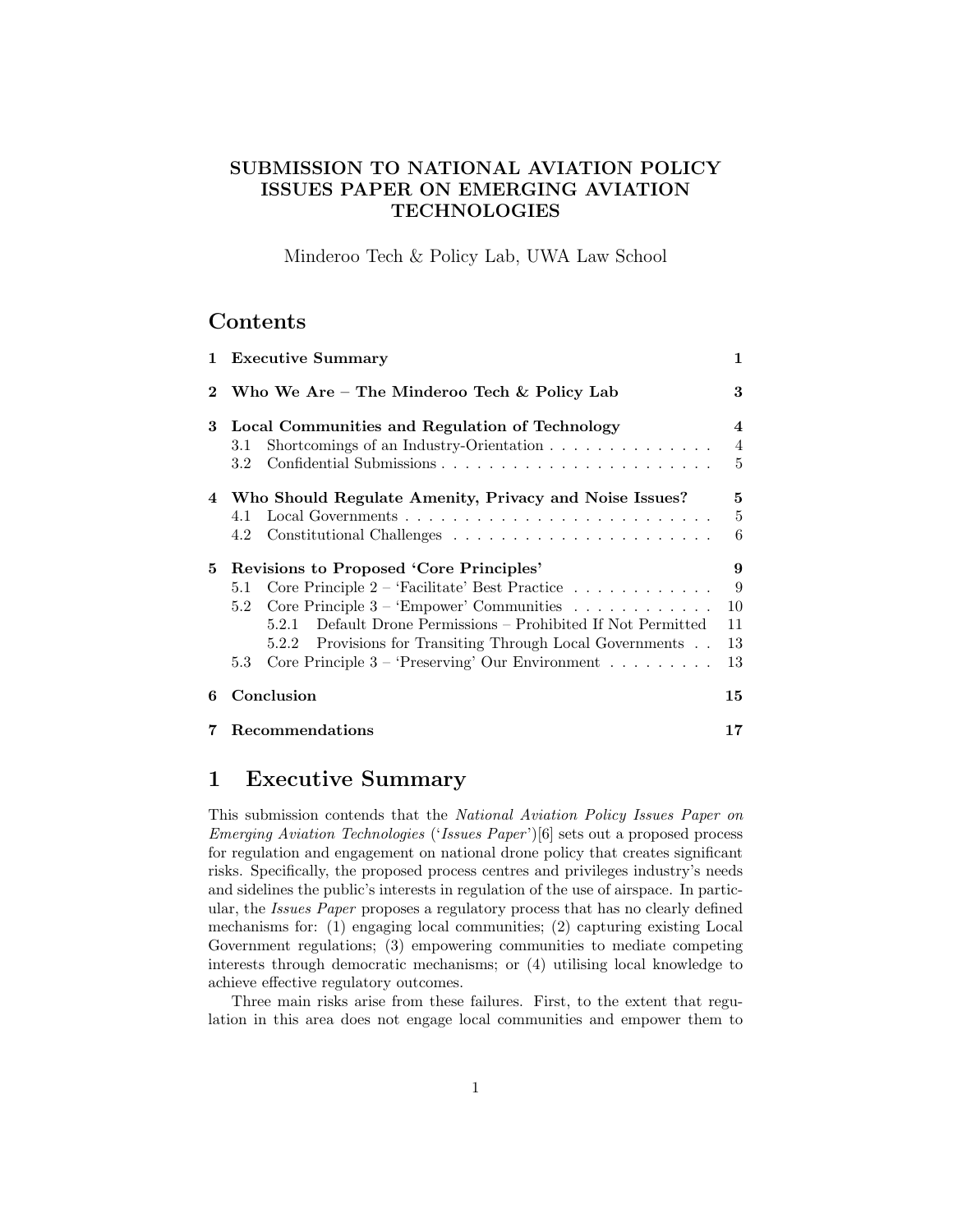mediate competing interests through democratic mechanisms, it is likely to suffer from a democratic deficit. This is likely to undermine community acceptance of regulated outcomes. Second, if regulation in this area does not utilise local knowledge, it is likely to be ineffective and risks perverse outcomes. This is a particular risk if regulation of drones is not well aligned with other local regulation aimed at addressing amenity, privacy, environmental and noise concerns. Third, if the proposed drone regulation does not effectively interface with existing and future Local Government regulation of drones, it is plausible that we will be left with a proliferation of overlapping regulatory regimes that undermine compliance and are simply not effective.

The overall position advanced by this submission is that these risks can be most effectively managed and mitigated by further, better and more direct engagement with local communities and Local Government Authorities. To that end, it makes the following seven recommendations responding to the proposed core principles of the National Emerging Aviation Technology (NEAT) Policy:

- 1. The Department undertake further and more extensive direct consultation over a meaningful time-period with:
	- (a) local communities; and
	- (b) Local Governments in their capacity as regulators.
- 2. The proposed unmanned traffic management (UTM) system be developed 'with appropriate technical advice and in collaboration with Local Governments and local communities' rather than 'in partnership with industry'.
- 3. Core Principle 2 'Encourage best practice operations' be replaced with 'Facilitate best practice operations'.
- 4. Core Principle 3 'Considerate of the community and the environment' be replaced with two core principles:
	- (a) 'Empowering local communities'; and
	- (b) 'Preserving our environment'.
- 5. Core Principle 6 'A nationally consistent approach' be replaced with 'A nationally co-ordinated, transparent and accessible approach'.
- 6. Reference to 'a market management approach that is ... [c]oordinated and free from unnecessary red tape' be replaced with 'coordinated and regulated by appropriate democratic mechanisms'.
- 7. Ensure that regulation of commercial and recreational drone usage be undertaken by the local communities impacted by those operations. To give practical effect to this principle:
	- (a) By default, commercial and recreational drone operation be prohibited unless permitted;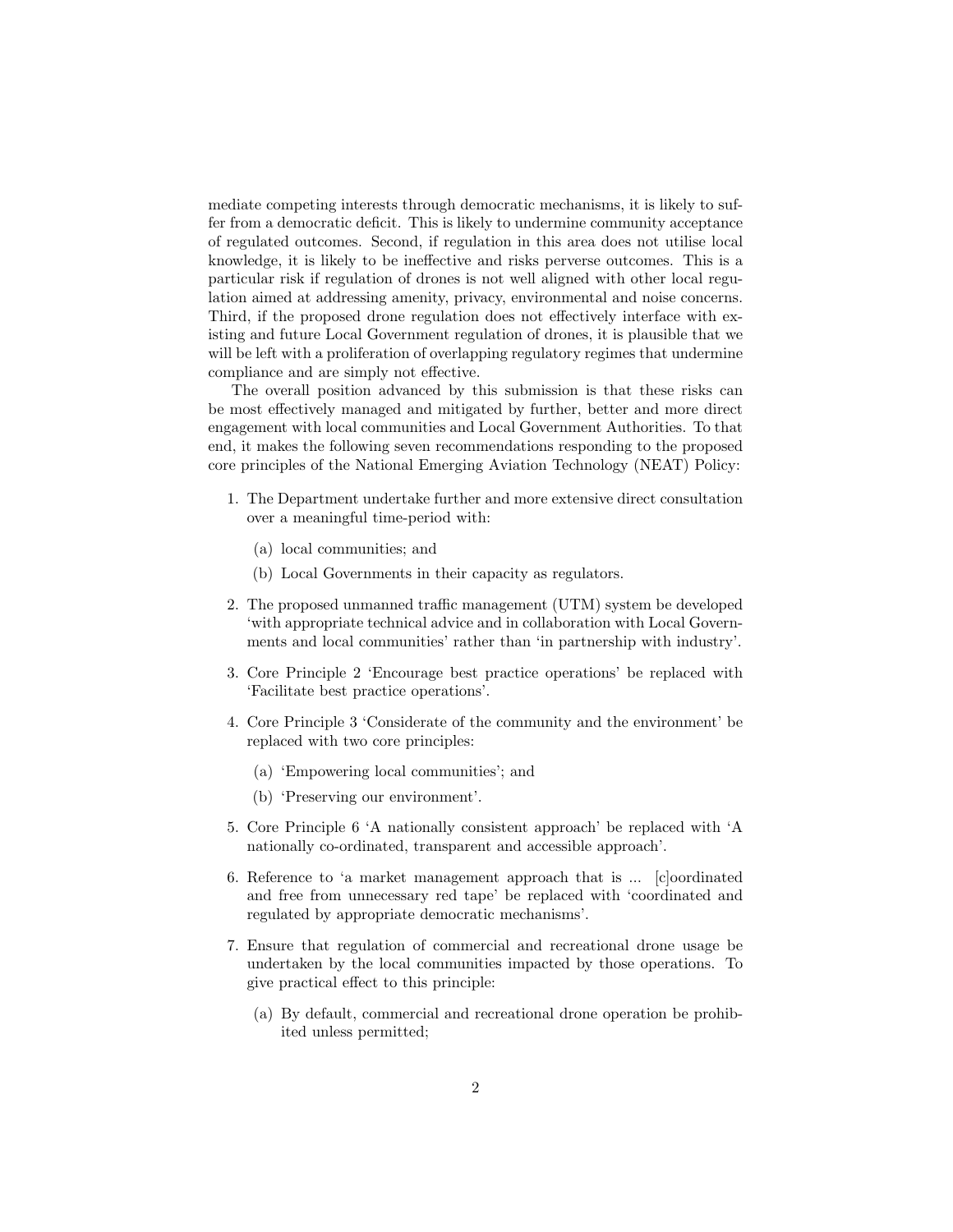- (b) Flight paths permitting drones to transit Local Government areas where their operations are otherwise prohibited be identified; and
- (c) Drone operation by emergency or health services, law enforcement, regulatory bodies or for other public purposes be regulated by the jurisdiction which provides those services, which in most cases will be State or Territory Governments.

Adopting these recommendations will help to ensure a democratically controlled regulatory regime which is more likely to be streamlined, efficient, effective and, most importantly, accepted by local communities. This is a solution that serves the long-term interest of both communities and technological development. Demanding that innovation proceed in a principled and well-governed manner is not to stop it; it is to save it.

# 2 Who We Are – The Minderoo Tech & Policy Lab

The Minderoo Tech & Policy Lab is a research institute headquartered at The University of Western Australia. The Lab is directed by legal scholar Associate Professor Julia Powles and technologist Associate Professor Jacqueline Alderson, who lead an interdisciplinary team of researchers that specialise in the development and regulation of emerging technologies. This submission was led by Research Fellow Tomas Fitzgerald.

The Lab commenced operations in September 2020 as a core node in an international tech impact network focused on tackling lawlessness in the technology ecosystem, with partners including the University of Cambridge, the University of California Los Angeles, New York University, the University of Oxford, the Australian National University, the University of Sydney, and more.

The Lab pursues twin objectives: promoting and protecting rights for individuals and communities faced with the harmful consequences of digital technologies and data-informed systems; and providing a robust pro-innovation environment and use-cases for the stimulation of civic tech development in the public interest.

The Lab acknowledges the support of Australian charity Minderoo Foundation in the creation of the Lab. We maintain the highest standards of academic integrity and are committed to the autonomy and independence of our researchers to pursue work free of external influence.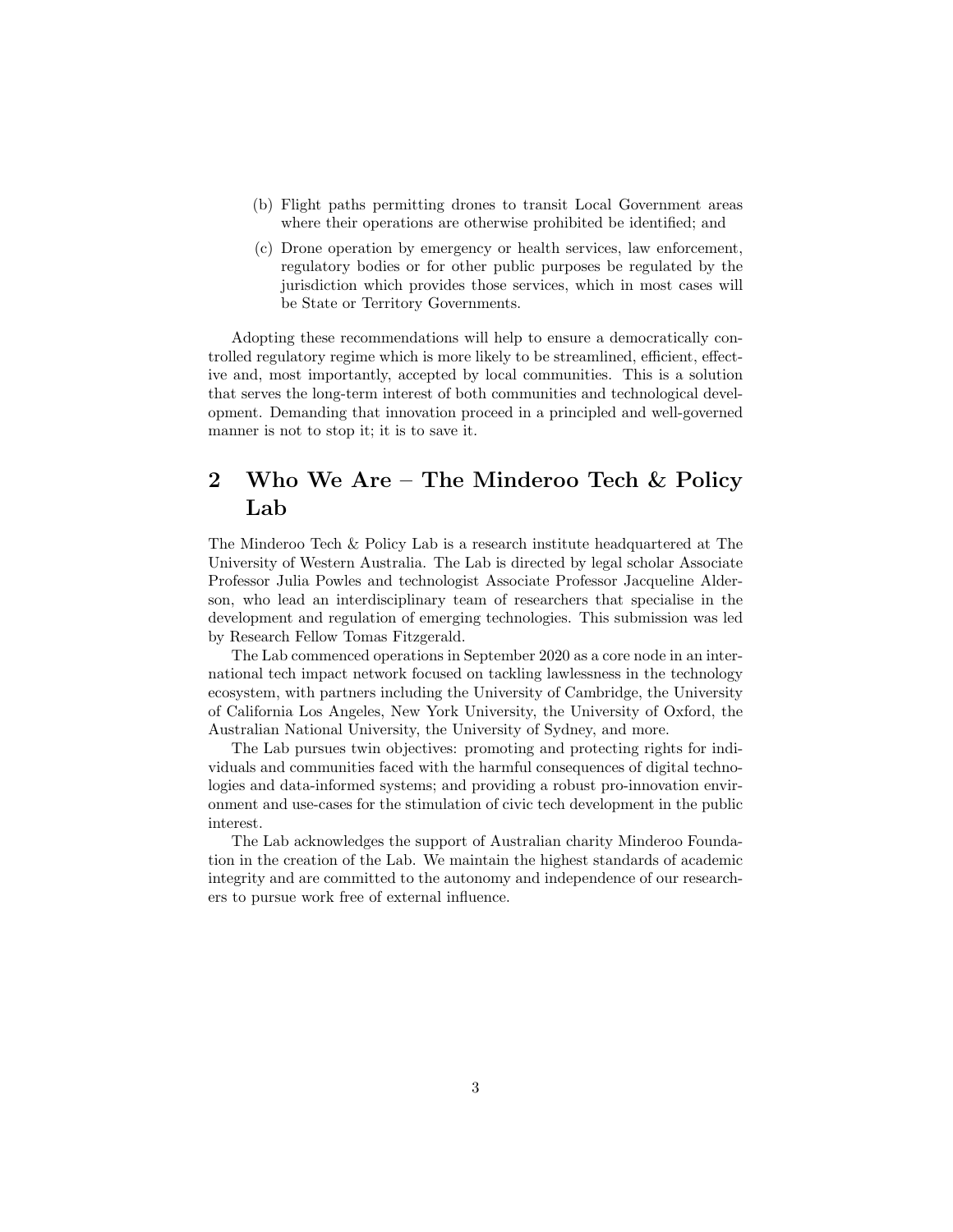# 3 Local Communities and Regulation of Technology

### 3.1 Shortcomings of an Industry-Orientation

The Issues Paper makes clear that the focus of the exercise is to provide for the needs of industry, rather than that of local communities. The executive summary explains,

Noting the potential economic and social benefits, the rationale for a national policy is to provide certainty for industry investment and provide a clear policy and legal framework that actively encourages and facilitates the use of this technology. (Our emphasis)

The public's interest is reduced to a mere afterthought, tacked on to the central purpose of providing for the needs of industry; '[h]owever, the policy and legal framework will also include a range of measures to mitigate potential risks and impacts on the community.' (Our emphasis)

Nowhere does the Issues Paper consider explicitly whether the acknowledged risks and impacts of drones might outweigh the potential, inherently speculative, benefits. Nor does it consider the more fundamental democratic question: whether the public wishes to make a trade-off between those potential benefits and the risks and impacts.

It has become commonplace to observe that the public is losing faith in democratic institutions. A critic might reasonably suggest that it would be very odd for the public to maintain faith in institutions who consider them an afterthought to be managed when seeking to provide for the needs of industry.

In the context of emerging aviation technologies, the central risk is that by failing to genuinely engage with the public's views, preferences, values and desires when proposing a regulatory framework, any regulation that is ultimately formulated will not have widespread support. In the absence of widespread support for the regulatory approach, industries that seek to use emerging aviation technologies are likely to lack a social licence to operate. Without genuine engagement and buy-in – in other words, without democratic participation in formulating the regulations – industry is unlikely to achieve the certainty and encouragement that it seeks from regulation.

On the contrary, the public has already demonstrated a willingness to take active countermeasures against drone incursion.[8, 5, 12] A recent YouTube video of a drone-enabled burrito delivery by Wing Aviation LLC, a subsidiary of Google/Alphabet Inc., in Australia attracted the telling comment,

The noise will drive you crazy. The burrito was overpriced. This is just a bad idea. I live in Melbourne Australia, the last thing I want to hear is drones going day and night would drive you mad. Time to bring out the slingshot blow those little mothersis[sic] out of the sky....lol[4]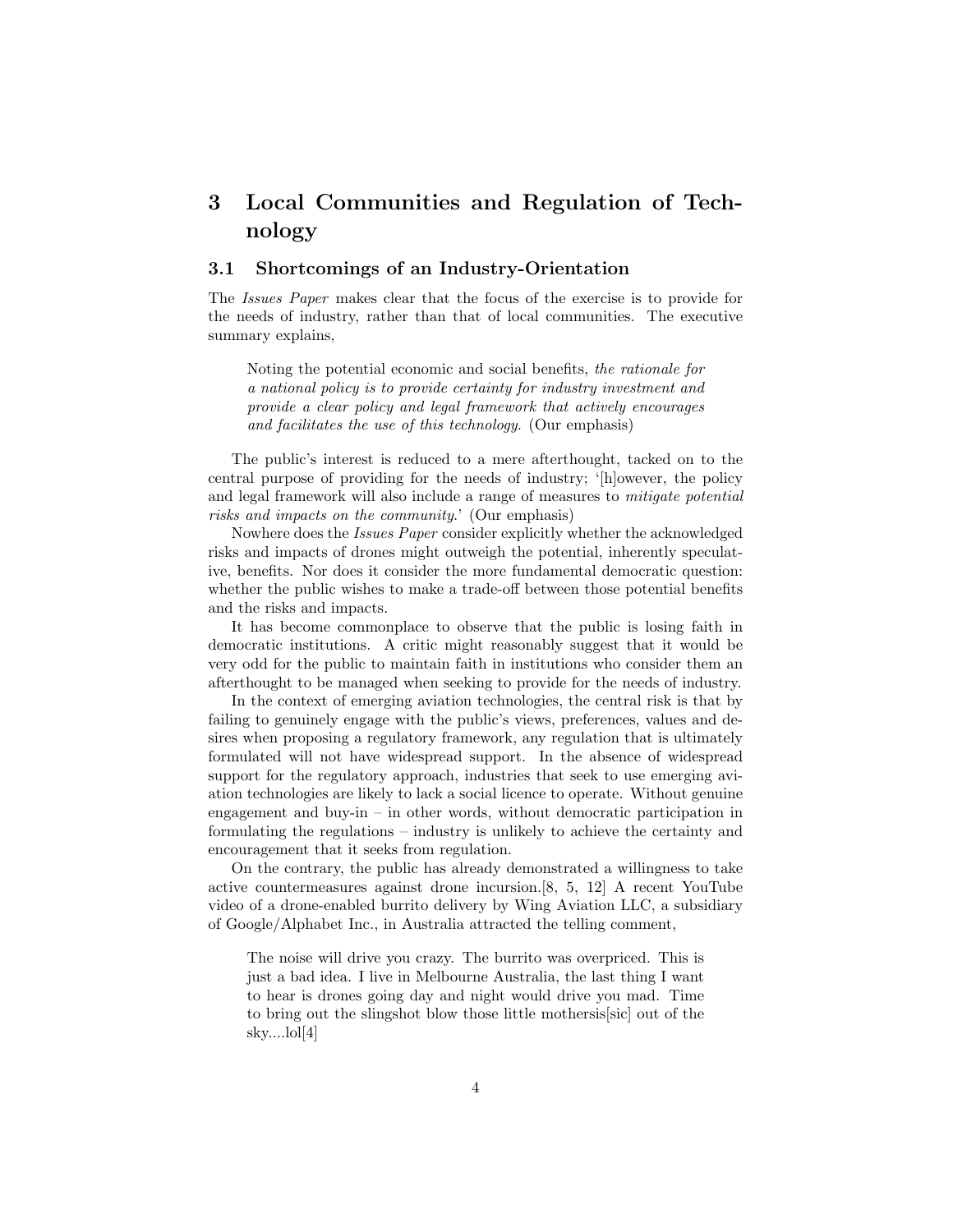Similar sentiments are echoed whenever stories of drone delivery appear on social media. It would be tempting to dismiss these as internet-enabled braggadocio. However, these comments speak – albeit crudely – to the tensions at play. Indeed, the Civil Aviation Safety Authority's (CASA) website on 'Enforcement and Penalties' relating to drone operation sees fit to clarify that '[i]t's also illegal to shoot down or interfere with a drone, even if it's flying over your home or backyard.'[2]

For these reasons, this submission recommends the Department undertake further and more extensive direct consultation over a meaningful time-period with local communities. The need for regulation in this area is not so pressing that a time frame of between one and two months to provide feedback on this Issues Paper is warranted. Taking the time to engage in further and more extensive consultation with the public will also permit the Department to engage more directly with local regulators.

### 3.2 Confidential Submissions

One concrete improvement to the engagement process which the Department could undertake is to review the appropriateness of permitting industry to make confidential submissions in response to this Issues Paper. A full 25 percent of the 92 responses to the recent Report on the Review of the Air Navigation (Aircraft Noise) Regulations 2018 – Remotely Piloted Aircraft & Specialised Aircraft ('Noise Report')[16] were listed as 'CONFIDENTIAL'. This poses a considerable challenge for community members who are seeking to engage with the process, as they are not able to read and respond to the content of confidential submissions. Moreover, it is not clear why confidential – as opposed to anonymised – submissions are desirable in this instance, particularly from industry.

# 4 Who Should Regulate Amenity, Privacy and Noise Issues?

### 4.1 Local Governments

The Issues Paper notes that '[p]rocesses will be settled to provide clear, transparent and proportionate avenues to address community concerns, such as those relating to safety, privacy and noise.' It is not clear what those processes will be. Additionally, it is not clear what is meant by a 'proportionate avenue' to address community concerns.

Further, the Issues Paper asserts a need for 'coordination of regulatory requirements across different issues and jurisdictions (Commonwealth and State/ Territory), to prevent duplication or inconsistency in regulatory regimes.' However, it does not make clear what duplication or inconsistency is being targeted, nor why inconsistency *per se* is a problem. For example, it is highly likely that rural communities and dense urban communities will have different preferences and considerations which will require balancing when drone use is regulated.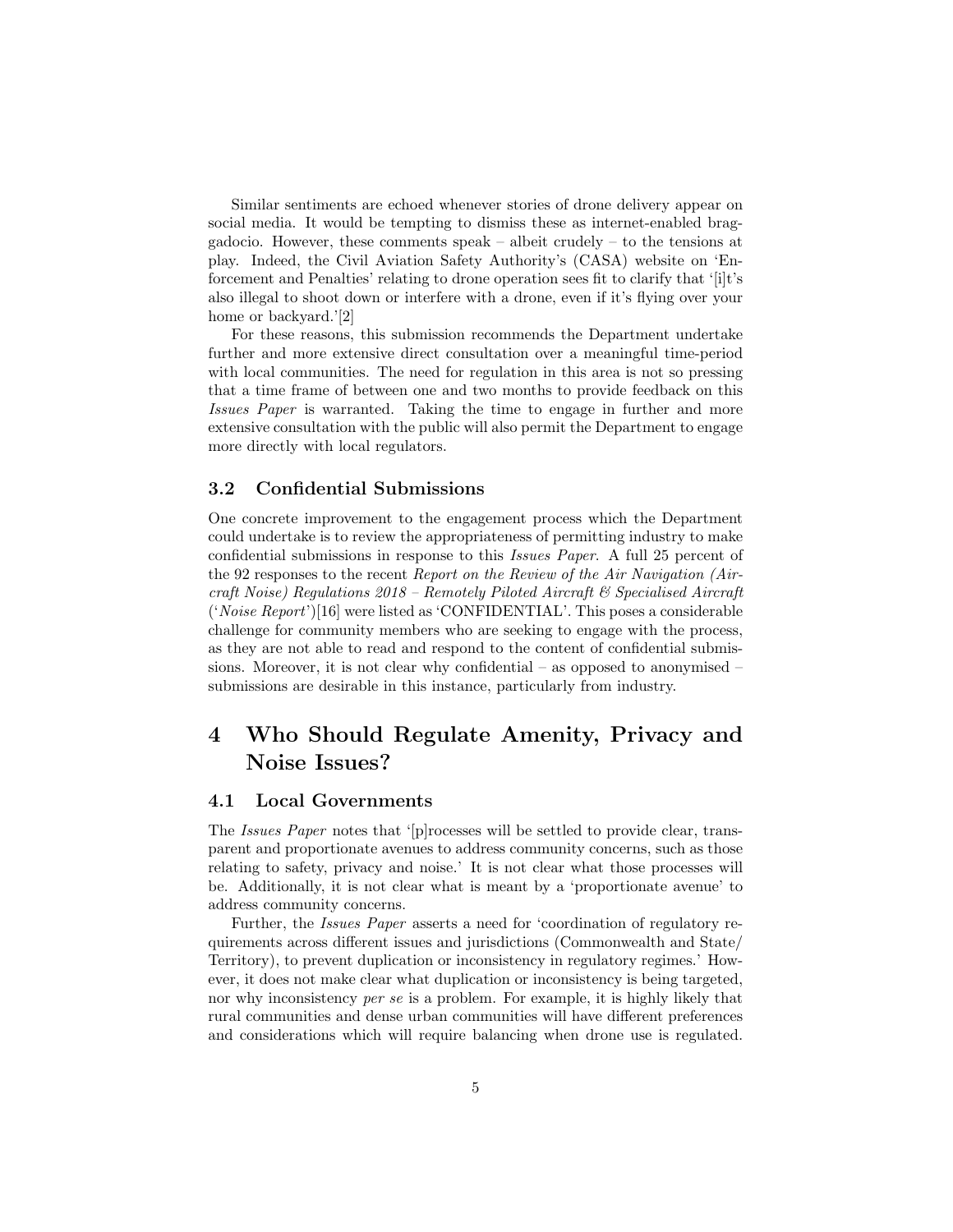There seems to be no reason in principle that rural and urban communities adopting different – and hence 'inconsistent' – regulatory regimes is a problem. If the goal is to avoid regulatory regimes that are incompatible, rather than merely inconsistent, then this terminology should be adopted.

The Issues Paper appears to assume that there will be no role for Local Governments to regulate drone functions. Indeed, Local Governments are mentioned only twice in the *Issues Paper* – on pages 18 and 51. The main reference to Local Governments is in relation to an undertaking to 'work with industry to better understand the impact of drone and eVTOL operations on infrastructure', and 'with planning agencies and local government to support the evolving requirements, including pathways for approval.'

However, Local Governments are already regulating drone operations within their jurisdictions.[15, 14, 7] As Local Governments are the first port of call for amenity, privacy and noise regulation, this trend is likely to continue. Indeed, amenity, privacy and noise impacts are regulated by Local Governments precisely because their direct connection with, and detailed knowledge of, local communities makes them the most appropriate regulatory body. The same considerations speak to the appropriateness of Local Governments taking a lead role in regulating these concerns in relation to drones. The inverse is also true; the Commonwealth's distance from, and relatively coarse knowledge of, local communities would make them a plainly inappropriate regulatory body for addressing amenity, privacy and noise impacts.

### 4.2 Constitutional Challenges

Until recently, much of the legal analysis of drone regulation by Local Governments had suggested that by-laws purporting to regulate drone usage could be invalid by reason of s109 of the Australian Constitution.[9] However, the High Court's judgement in Work Health Authority v Outback Ballooning Pty Ltd  $\mathcal C$ Anor [2019] HCA 2 clarified that the Commonwealth's legislative framework for civil aviation – comprising the Civil Aviation Act 1988 (Cth) and related regulations – was not structured in such a manner as to give rise to an intention to 'cover the field'. Consequently, the court found that there was scope for the application of concurrent legislation. That case dealt with the concurrent operation of the Northern Territory's Work Health and Safety (National Uniform Legislation) Act 2011 (NT). However, the finding's central point can be generalised. That is, it would preclude any argument that in its present form the Commonwealth's legislative framework is exhaustive, and therefore excludes the operation of other State and Local laws relating to aircraft operations.

In sum, State and Local Laws which seek to regulate the impact of drone usage will not be precluded by operation of s109 of the Australian Constitution. Hence, the possibility – indeed likelihood – of overlapping regulatory regimes remains. While the Commonwealth might seek to undertake legislative reform in order to more comprehensively regulate drone usage, such an approach would carry its own constitutional challenges. Specifically, there is no single, clear constitutional head of power which might underpin such Commonwealth legislation.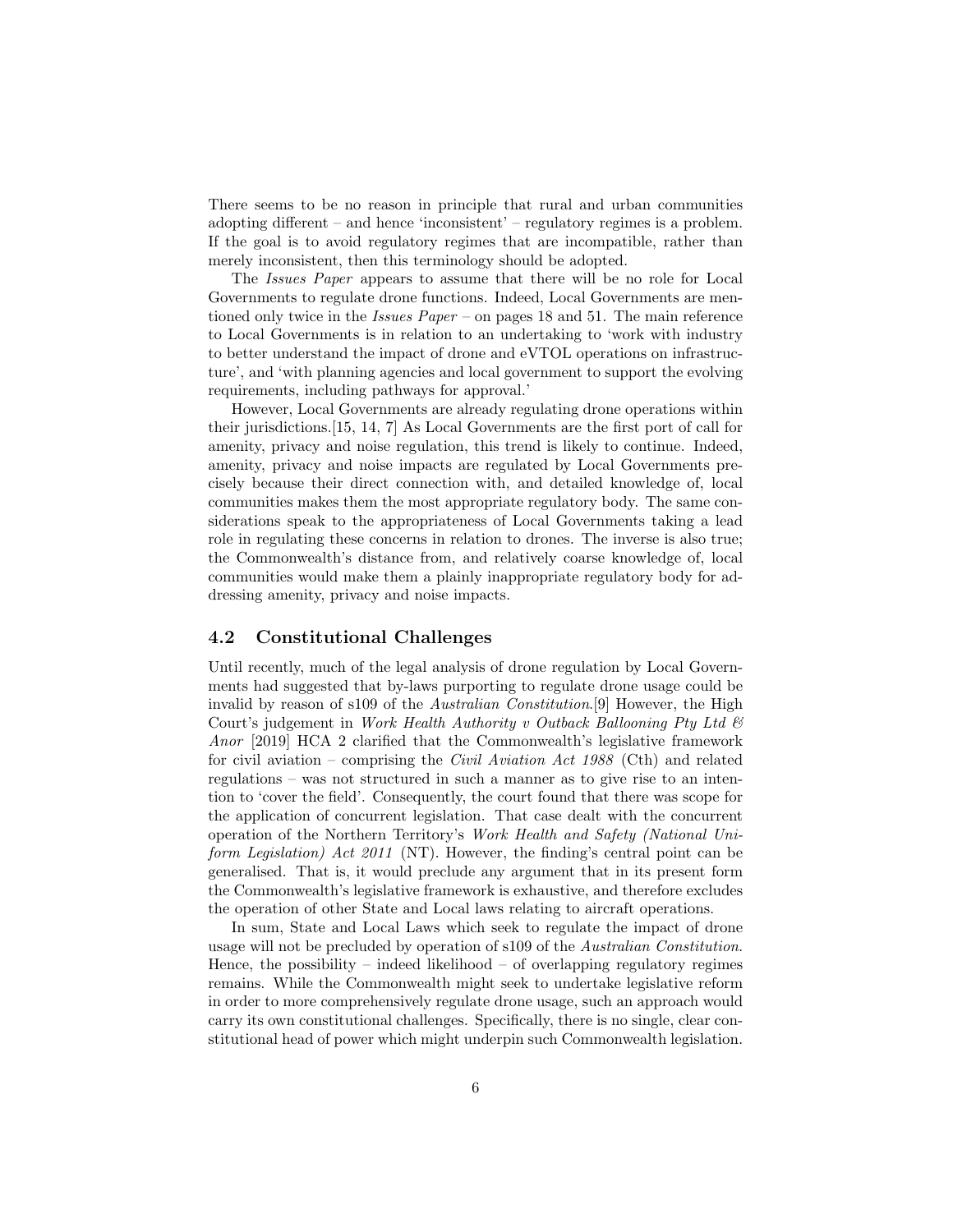Rather, it is likely that the Commonwealth would have to rely on a patchwork of existing powers – such as the corporations power, the trade and commerce power, the telecommunications power, etc. Leveraging those discrete powers to support a comprehensive legislative framework to regulate issues including environmental, amenity, privacy and noise risks arising from drone usage would be a challenging proposition. The risks mirror those flagged by Professor Greg Craven, who infamously described the possibility of Commonwealth intervention to comprehensively regulate water policy in the following terms:

Their problem would be that I suspect they wouldn't have enough power to achieve coverage. In other words, they could intrude in and dominate, but they wouldn't be able to take over absolutely everything. And the result would be a sort of constitutional Afghanistan, where you held the fertile valleys and you head for the hilltops, but everywhere there were little things that were immensely difficult to control. So I think you'd end up at the end of the day with a regulatory patchwork between the Commonwealth and the states, which was even more complex and problematic than the thing it was meant to improve.[1]

Any Commonwealth attempt at comprehensive regulation carries significant legal uncertainty that will require final determination by the High Court in expensive and time-consuming constitutional litigation. Given the shape of the drone market, that litigation would also embroil prominent international corporate entities who are notoriously averse to reputational and regulatory risk. In that way, relying on comprehensive Commonwealth legislation to regulate drones is likely to be counter-productive to the market-building objectives of the NEAT Policy.

How, then, to square the circle?

This submission contends that rather than recommending that the Commonwealth seek to exert regulatory control over the entire field of issues raised by the operation of drones, it is preferable to use the Commonwealth's capacity to coordinate the regulatory positions of all jurisdictions. The Commonwealth could use the 'proposed system of traffic management for unmanned and autonomous aircraft (UTM)', which 'will include a single centralised Government platform (a flight information management system (FIMS)) to facilitate access to authoritative national government data' to also register and communicate relevant regulations passed by Local, as well as State and Territory Governments. The Commonwealth can provide a clear, coherent and transparent communications framework to effectively transmit the content of regulation set by other jurisdictions. By providing a mechanism to integrate State, Territory and Local laws with the FIMS, the Commonwealth is likely to achieve its goal of a 'co-ordinated and consistent' approach to regulatory responses.

This is also likely to avoid the significant practical challenges which would arise from an attempt to regulate at a Commonwealth level. That is, the distance from the local issue and the complex regulatory environment is likely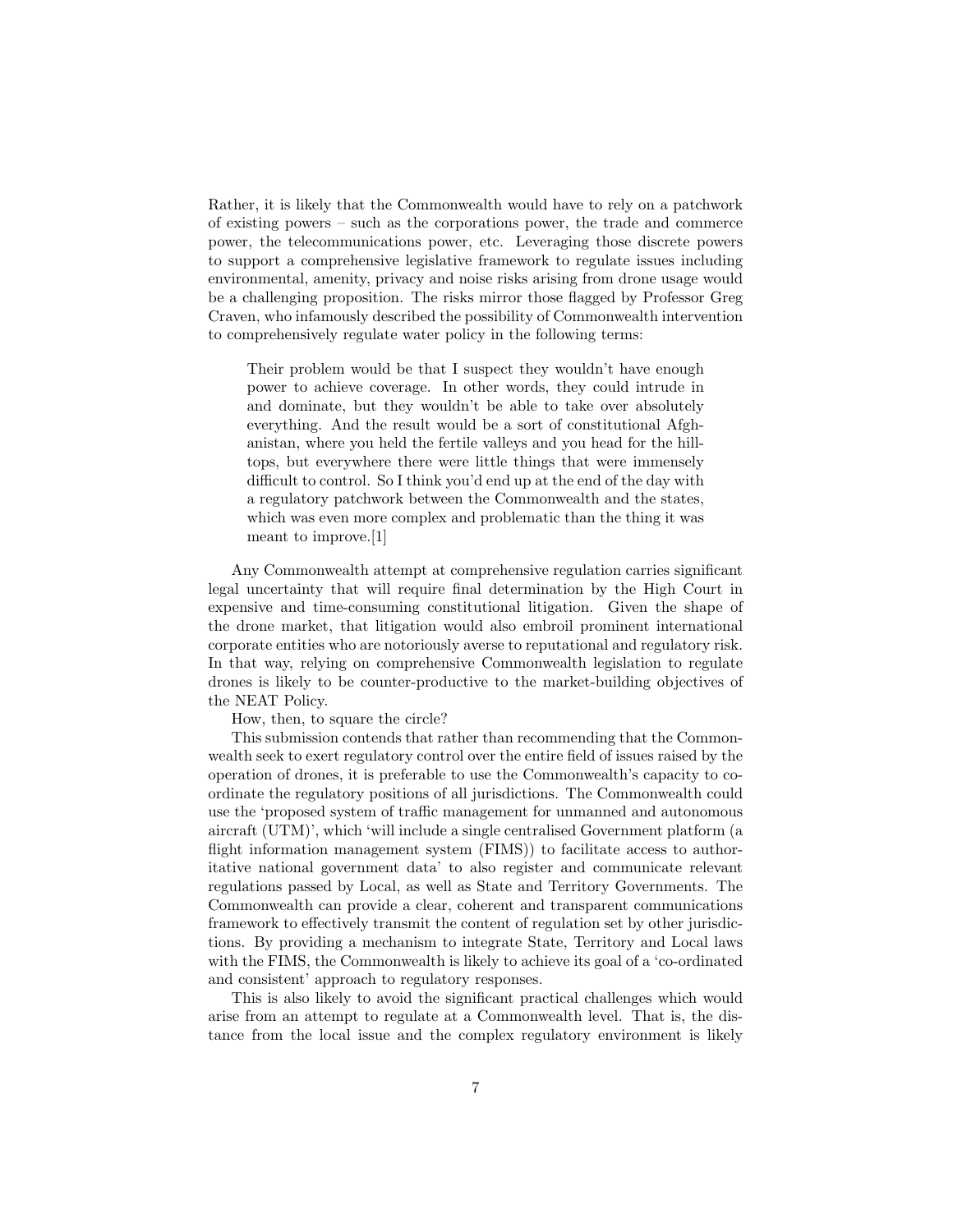to make responding effectively to local concerns very difficult in practice. As McIntrye & McIntyre noted in a submission to the Noise Regulation Review for Remotely Piloted Aircraft (RPA) and Specialised Aircraft,[3] these practical challenges did in fact arise,

– Various ACT Government elements receiving the phonecalls tried to pass the complainants across to CASA. This was naive and completely unhelpful, as CASA has no responsibility under its charter, Regulations and Orders for aircraft noise. When the CAA split into the current two regulatory arms, CASA and ASA, all aircraft noise control matters became the responsibility of ASA.

– If CASA was contacted directly, then complainants were told to contact ASA. This was the correct response from CASA.

– When complainants contacted ASA, they were invariably subjected to operator delays and further connections, as the staff involved often seemed to be unsure as to how complaints should be processed. Some were told to (incorrectly) contact CASA, or to contact the Department of Infrastructure, Regional Development and Cities. (Which includes the Transport policy arm). The majority were told that drones (also referred to as remotely piloted aircraft, or RPAs) were not subject to noise control by ASA or government bodies.[13]

In concrete terms solving these practical challenges, and crafting the most effective legislative response, will require engaging with Local Government as regulators in a manner which is not presently contemplated in the Issues Paper. Hence, point 1(b) of this submission's first recommendation, that:

- 1. The Department undertake further and more extensive direct consultation over a meaningful time-period with ...
	- (b) Local Governments in their capacity as regulators.

Additionally, these submissions make a second recommendation, that:

2. The proposed unmanned traffic management (UTM) system be developed 'with appropriate technical advice and in collaboration with Local Governments and local communities' rather than 'in partnership with industry'.

Finally, for the reasons outlined above, the preference for a nationally coordinated, rather than a 'nationally consistent' approach can be reflected by amending Core Principle 6, in line with our fifth recommendation: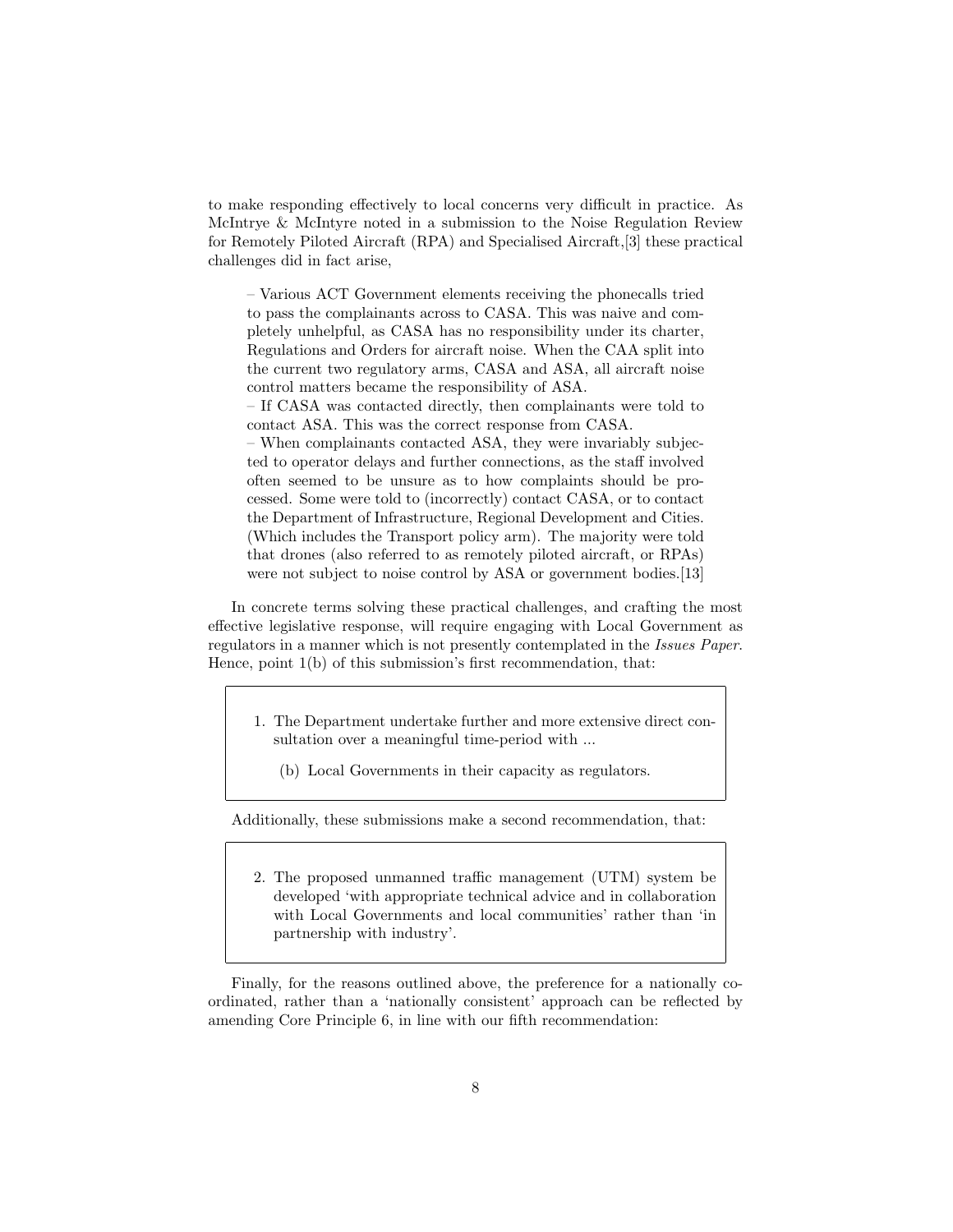5. Core Principle 6 'A nationally consistent approach' be replaced with 'a nationally co-ordinated, transparent and accessible approach'.

# 5 Revisions to Proposed 'Core Principles'

The foregoing analysis suggested that the *Issues Paper* failed to identify precisely how it would engage with the local communities who will bear the impact of the widespread introduction of commercial and recreational drone operations. It suggested that the Department should articulate concrete mechanisms for undertaking such engagement. It also suggested that the legal risks which will attend any attempt to take a comprehensive regulatory approach at the Commonwealth level were best addressed by instead adopting an approach that co-ordinates the various regulatory responses from other jurisdictions in a streamlined way.

In essence, those recommendations suggest that local communities and regulators should be the central, rather than the peripheral focus of the Department's strategy for addressing the issues raised by the emerging technologies in this space. With that essential purpose in mind, it is worth revisiting the proposed 'core principles'.

### 5.1 Core Principle 2 – 'Facilitate' Best Practice

The first core principle which is proposed to underpin a National Emerging Aviation Technology (NEAT) Policy, '[t]he necessity for safe and secure operations', is appropriate. The present regulatory framework administered by CASA takes air traffic safety as its central and overarching principle. It follows that any government policy seeking to guide regulation in this area should do likewise.

The second core principle is 'encourage best practice operations'. It is here that the conceptual challenges begin.

Taken on its face, the second core principle suggests that underpinning the NEAT Policy is a desire to encourage, but not mandate, best practice operations. Already, this raises the spectre of incoherence; presumably the NEAT Policy will enforce, not merely encourage, best practice safety standards. As this is plainly the expectation of the first core principle, the only coherent way to read the second core principle is that in areas other than safety and security – in which best practice operations will be mandatory – the Policy will merely encourage best practice operations. Put another way, Core Principle 2 implies that operations which are not best practice will be merely 'discouraged'.

It seems very odd that a policy statement intended to 'form the basis of any legislative, regulatory or functional change as necessary, settle roles and responsibilities within government, and guide action plans for the development of processes and procedures' would set out such a self-consciously low standard.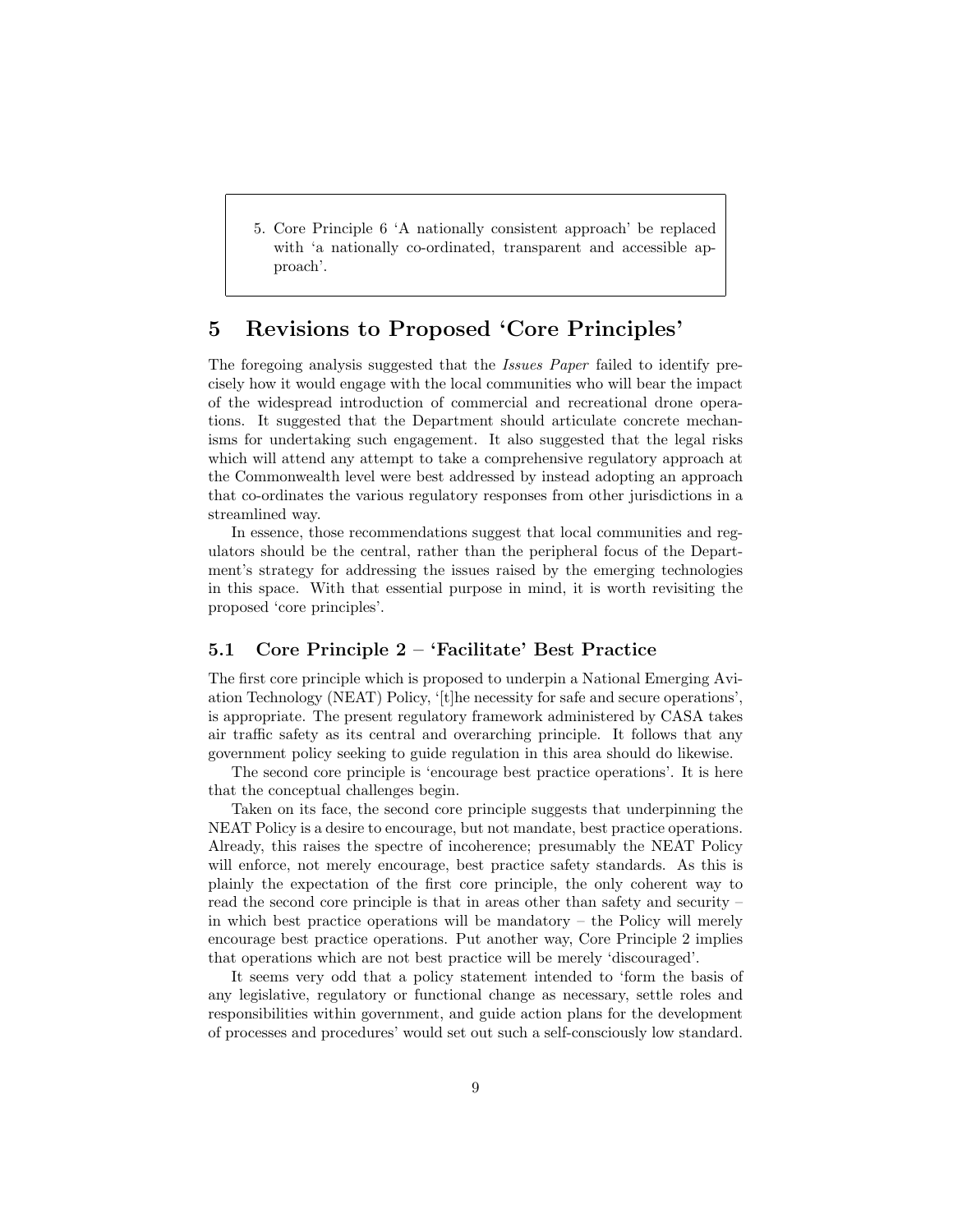Presumably other stakeholders would much prefer that industry meet mandated best practice operations, rather than merely being encouraged to do so. As presently formulated, core principle 2 enshrines that sub-optimal practices as regards amenity, privacy, environmental and noise impacts will be tolerated. This seems plainly objectionable.

Presumably it is the Department's intention to facilitate, rather than merely 'encourage' best practice operations. Hence, this submission's recommendation that:

3. Core Principle 2 'Encourage best practice operations' be replaced with 'Facilitate best practice operations'.

### 5.2 Core Principle 3 – 'Empower' Communities

The third core principle proposed to underpin the NEAT Policy is '[c]onsiderate of the community and the environment'. Again, on its face, this is unclear. The Issues Paper does not clarify what will constitute consideration, nor how the requirement to be 'considerate' will interface with other competing obligations or goals. Further, the notion of a policy designed to ensure persons and corporations undertaking a risky activity are merely 'considerate' of key stakeholders has few precedents. Regulators would not ordinarily instruct, say, vendors operating food businesses to be 'considerate' of health standards.

As well as being indeterminate, enshrining mere consideration as a 'core principle' of the NEAT Policy evidences an intention to privilege corporate over public interests. It means that the stated core strategy underpinning the NEAT Policy is to 'support' industry growth and development, but merely to 'consider' impacts that industry might have on the community or the environment. This seems plainly undesirable.

We can take as given that community and environmental values are at least as important as industry's preferences. It follows that the core principles of the NEAT Policy should treat community and environmental interests in the same way that it treats industry's interests. That is, at the minimum, communities ought to be supported to achieve their desired outcomes.

The strategy outlined above is to permit local communities to determine the appropriate regulatory settings for commercial and recreational drone operations by means of local laws. In order to provide certainty, ease of use and encourage compliance with the regulatory regime, it is appropriate to use the technical mechanisms of the UTM to capture and disseminate the local regulations to commercial and recreational drone operators.

Hence recommendation  $4(a)$  of these submissions: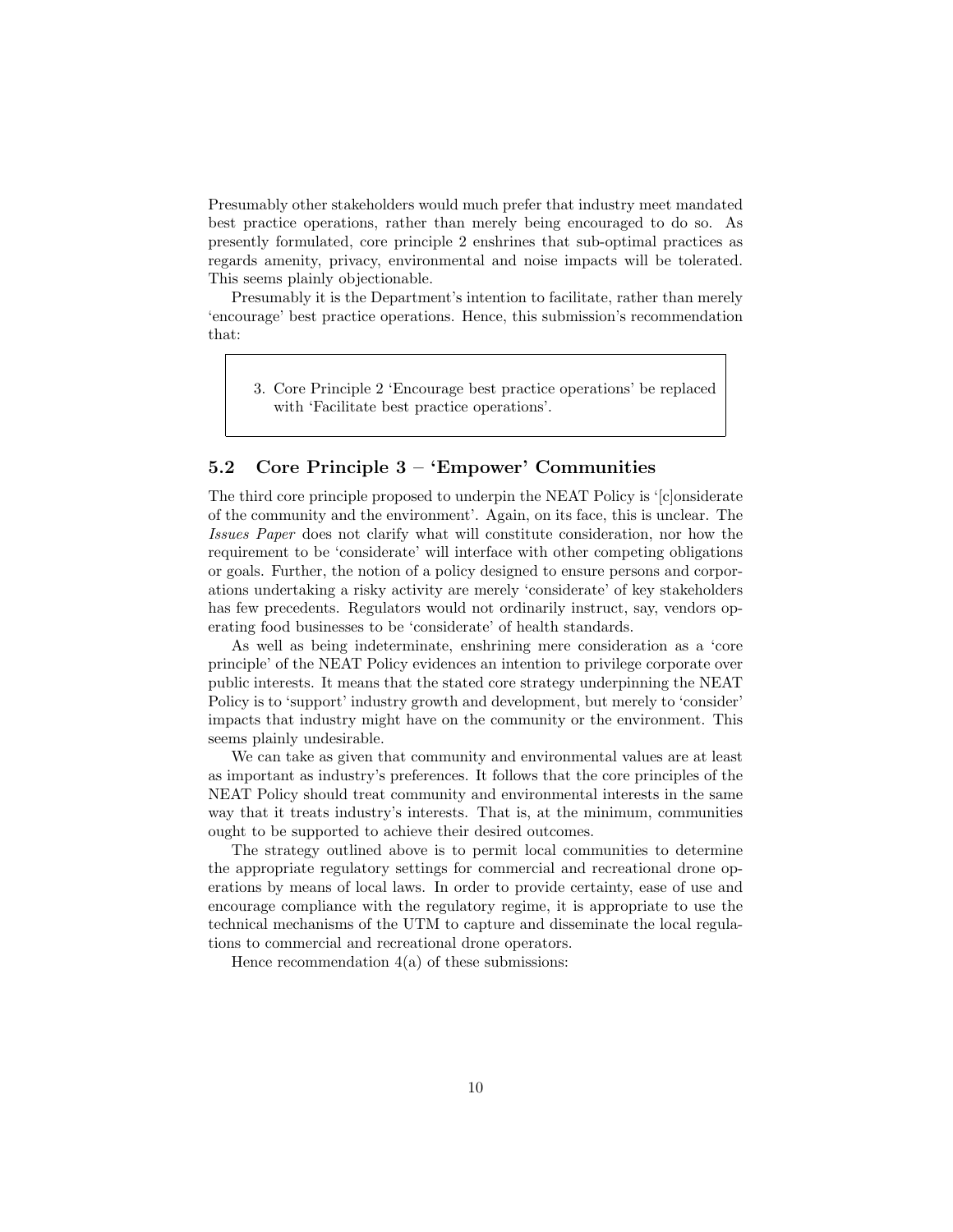4. Core Principle 3 'Considerate of the community ...' be replaced with ...

(a) 'Empowering local communities' ...

#### 5.2.1 Default Drone Permissions – Prohibited If Not Permitted

If we take the position that local communities should be empowered to regulate the use of drones for commercial and recreational purposes, the question then arises as to the appropriate default settings for such regulation. That is, what should the rules on commercial and recreational drone use be in the absence of any regulation set down by State or Local Government? This submission contends that the appropriate default setting should be 'prohibited if not permitted'. That is, in the absence of enabling regulation, commercial and recreational use of drones ought not to be unrestricted by default. Rather, communities ought to make a deliberate determination to permit those operations. Any reasonable interpretation on the fifth core principle's requirement for a 'fair, competitive and efficient approach to airspace access' would also enable the option to reject filling airspace with emerging aviation technologies. Such an approach will give regulation the best chance of broad community acceptance, and hence avoid the dangers inherent in a regulatory approach which is not broadly accepted.

The reason for this is best understood in the context of the purpose of regulatory intervention. To illustrate, the Issues Paper notes that,

[t]he willingness of the public to accept an inconvenience is often linked to their understanding of its purpose. This is easily illustrated by the public acceptance of helicopter noise near a trauma hospital, when in other settings it may trigger complaints.

The force of the example used here is undeniable, but the reasoning is suspect. Public acceptance of the noise generated by a helicopter at a trauma hospital is not a product of mere 'understanding of its purpose.' Rather it is a product of a reasoned acceptance of a particular balance struck between competing interests. To be clear, the public might well understand that drone noise is an inevitable consequence of more widespread commercial drone operations but not accept that the benefit of those operations is an appropriate trade-off for the impact on local amenity. By contrast, the benefits of a helicopter operating at a trauma hospital are significant, and compassion for those in need of such emergency medical treatment supplies a compelling reason for accepting the attendant inconvenience. However, changing the purpose for which the helicopter operates changes the likelihood of community acceptance. One might reasonably assume that the public would be far less tolerant of the same helicopter noise if the purpose of the operation was to transport pizza, rather than trauma patients.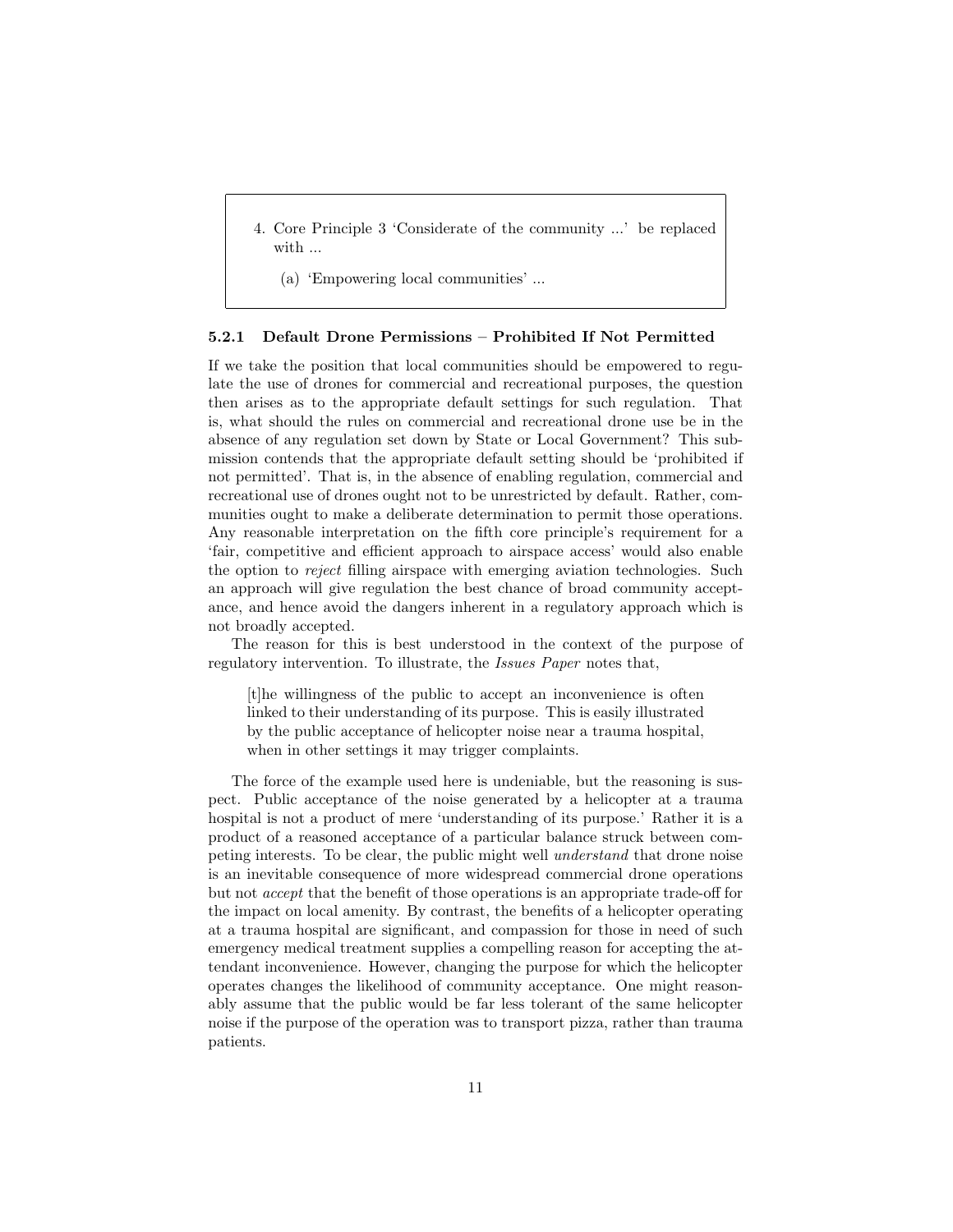This point is not mere pedantry. Rather, it speaks to the core issue at stake. Much of the Issues Paper proceeds on the assumption that the public is to be managed, or considered when implementing a policy aimed at facilitating industry. The key difficulty here is the failure to recognise that in well-functioning democratic systems it is the public who regulates – through their elected representatives. This failure seems to be the core reason why the Issues Paper does not consider regulation as the means by which democratic societies strike a balance between competing values and preferences.

This failure sounds in the *Issues Paper's* reference to 'a market management mechanism that is ... free from unnecessary red tape'. It is not clear what is meant by 'red tape', nor how policy makers will determine whether such 'red tape' is 'necessary' or not. Reasonable opinions might differ as to the necessity of particular regulations. Presumably the best mechanism for determining which of a number of reasonable competing claims about the preferable extent of regulation ought to be adopted is the democratic process. The alternative is to suggest that policy makers ought to be able to make undemocratic determinations as to the preferable outcomes to adopt. Plainly this conclusion would be indefensible in a democratic society.

It follows from this that an attempt to distinguish desirable from 'undesirable' regulation other than by democratic mechanisms is incoherent and objectionable. Consequently, this submission makes the recommendation that:

6. Reference to 'a market management approach that is ... [c]oordinated and free from unnecessary red tape' be replaced with 'a management approach that is coordinated and regulated by appropriate democratic mechanisms'.

Further, this submission recommends that:

7. (b) By default, commercial and recreational drone operation be prohibited unless permitted.

The specific reference to commercial and recreational drone use is intentional. It is accepted that drone use in other contexts – for example by law enforcement, regulatory bodies, emergency and health services – is governed by other considerations. It is appropriate that regulation of drone use for those purposes be undertaken by the levels of government responsible for the provision of those services. In most cases this will be the State and Territory governments. It ought to be the responsibility of State and Territory governments to supply the default provisions for drone use for the purpose of the provision of state services across their jurisdiction.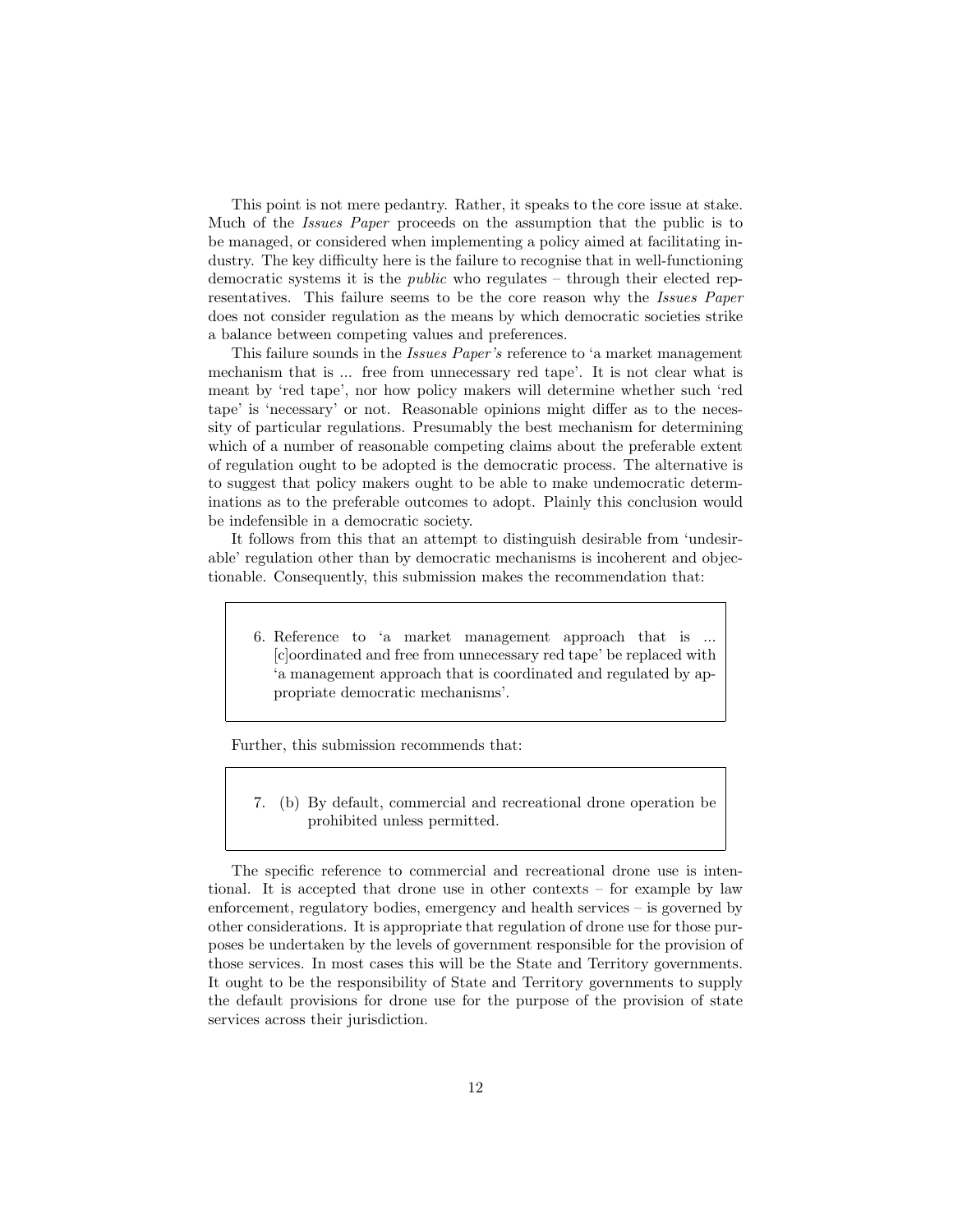#### 5.2.2 Provisions for Transiting Through Local Governments

Finally, a focus on regulation of commercial and recreational drone usage at the level of local communities would be ineffective if those regulations could be undermined by determinations made by other communities. In concrete terms, consider the situation of a local government effectively land-locked by others. The LGA of Burwood Council in NSW is bordered by the City of Canada Bay to the north, the Municipality of Strathfeild to the east, Canterbury-Bankstown to the south and Inner West to the west.[10] In a situation where all four councils determined to maintain a prohibition on commercial drone operations, there would be a de facto prohibition on drone operations between Burwood Council and any other LGA, regardless of the views of the local community in Burwood. Plainly this would defeat the intention of permitting local communities to make determinations as to drone use in their local area.

To remedy this situation, it is recommended that alongside a default 'prohibited unless permitted' setting for unregulated areas, designated 'transit through' flight paths be identified which would permit drones entering from outside a local government area to transit airspace to another. This will ensure certainty for commercial drone operators and preserve the principle that commercial and recreational drone regulation should be within the effective control of local communities – both in terms of restriction and permission.

Consequently, this submission makes the recommendation that:

- 7. Ensure that regulation of commercial and recreational drone usage be undertaken by the local communities impacted by those operations. To give practical effect to this principle:
	- (a) By default, commercial and recreational drone operation be prohibited unless permitted;
	- (b) Flight paths permitting drones to transit Local Government areas where their operations are otherwise prohibited be identified; and
	- (c) Drone operation by emergency or health services, law enforcement, regulatory bodies or for other public purposes be regulated by the jurisdiction which provides those services, which in most cases will be State or Territory Governments.

## 5.3 Core Principle 3 – 'Preserving' Our Environment

The second part of proposed core principle 3 enshrines consideration of the environment as an underpinning value of the NEAT Policy. Much of the criticism of the notion of consideration outlined above applies equally here. It is not clear what is meant by consideration, how consideration will be given, nor why it is preferable to be 'considerate' of the environment, rather than some other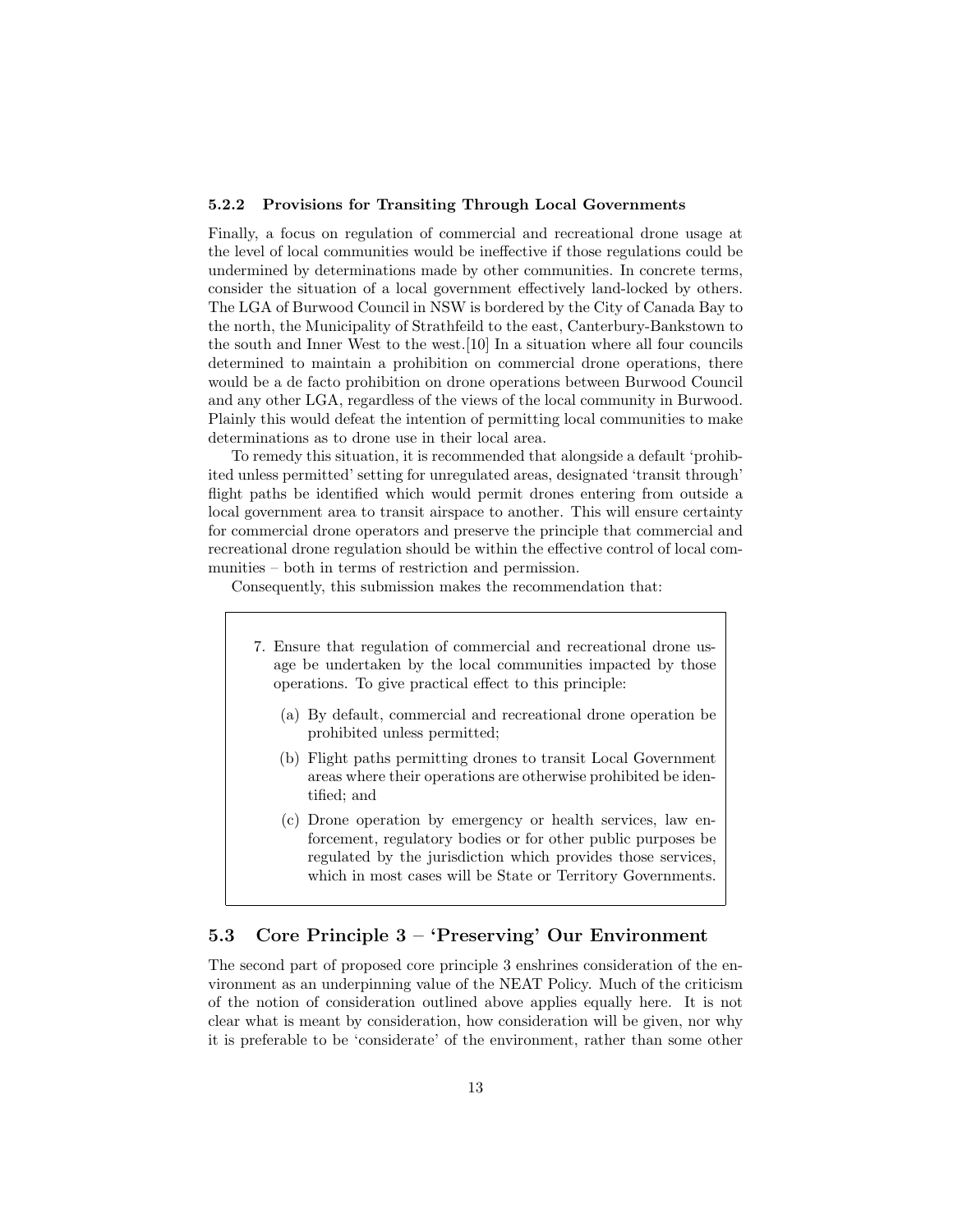requirement. For example, it would be open to policy makers to enshrine environmental protection in the same way that the core principles enshrine safety – as a necessary and primary consideration. To be sure, there might be rational reasons for preferring the primacy of safety rather than environmental considerations. However, these reasons are not articulated.

Even assuming that there are good reasons to preference safety over environmental considerations, it does not follow that those same reasons support a preference for economic or social considerations to trump environmental. To be clear, this is a necessary corollary of the core principles as written. That is, they preference 'supporting industry growth and investment' and require only that operators are 'considerate' of environmental impacts. Absent a clear democratic mandate for such a preference, this submission contends that it should not be assumed.

The issue of environmental impact also illustrates the force of this submission's earlier argument that unless Local Governments have a direct hand in the regulation of drone use within their jurisdiction, the regulatory regime risks perverse outcomes. Local Governments frequently take steps to minimise and mitigate the impact of human encroachment on the environment. Those steps are cognisant of the need to maximise community acceptance of the regulations, and hence ensure broad compliance with those regulations. Absent broad compliance regulations will not achieve their intended effect. The need to maximise community acceptance often sounds in nuanced regulatory action designed to minimise inconvenience. Take, for example, the practice of local governments using signage to prohibit access to very specific areas which are used by nesting migratory species at particular times of year.[18] It is not uncommon for local laws to contain provisions which make it an offence to contravene the conditions imposed by such a sign.<sup>1</sup>

A policy framework which left a Local Government unable to effectively mirror their capacity to restrict physical access by signage with a capacity to restrict drone access would engender perverse results. It would prevent regulation from achieving the desired environmental outcomes – endangered migratory shorebirds are equally disturbed by drones as by people. Equally, imposing an arbitrary distinction between physical and drone access is likely to undermine existing support for such regulations.

Beyond broader environmental concerns, even domesticated animals can be significantly impacted by drone noise, as the ACT Equestrian Association's submission to the notes.[17] This reinforces the practical challenge facing regulation attempted other than at a local level. If the Commonwealth takes direct control of such regulation it would mean, in practice, that complaints about noise caused by a delivery drone would be beyond the jurisdiction of Local Governments, but complaints about a dog barking at a delivery drone would be within their scope. The possibility that this could result in perverse outcomes is obvious.

Ultimately, the Issues Paper presents no compelling rationale for accepting

<sup>&</sup>lt;sup>1</sup>For one illustrative example, see s4.8 of the City of Melville's *Local Government Property* Local Law 2010.[11]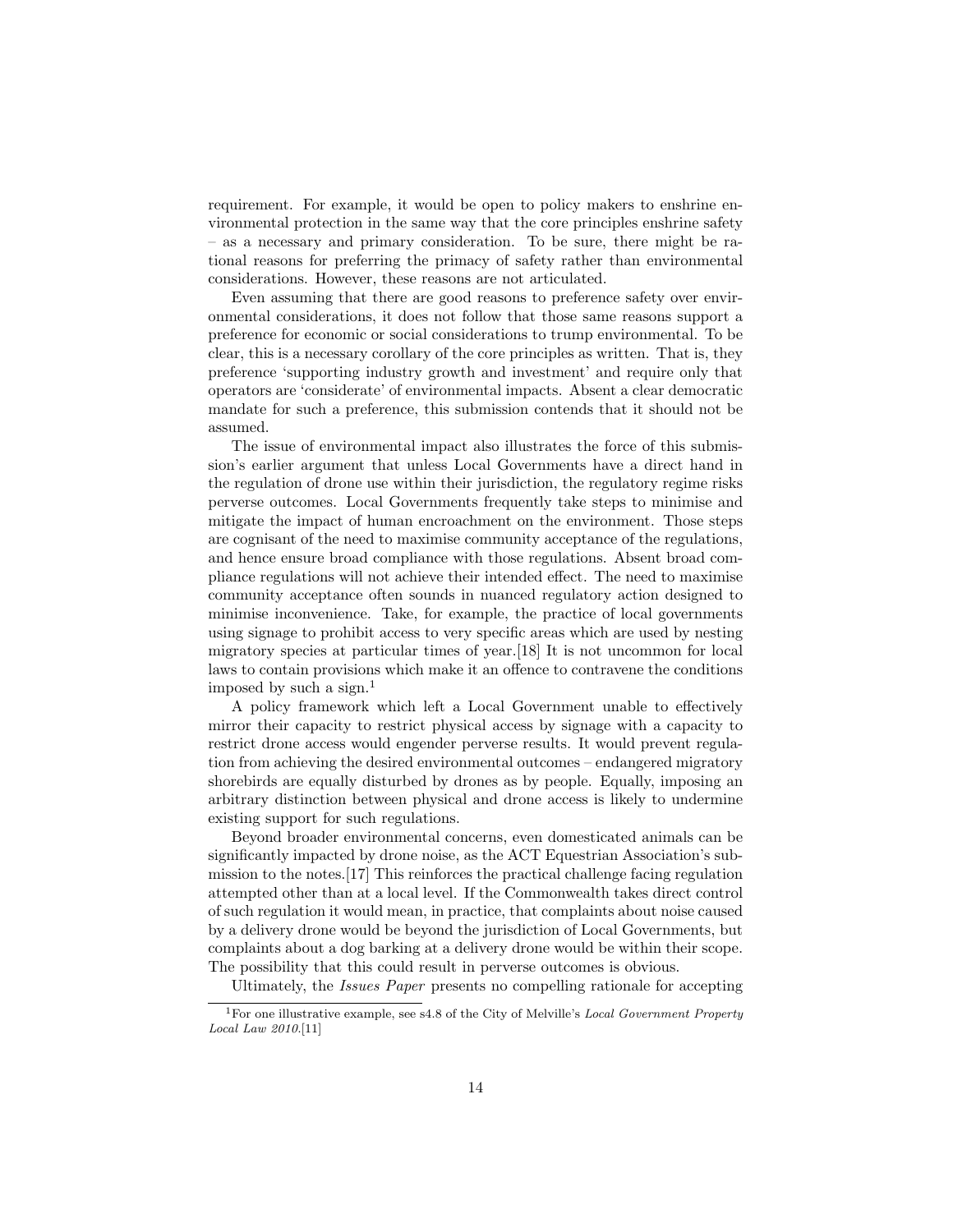environmental degradation as a necessary and unavoidable consequence of drone operations. There is no attempt to articulate why the prospective economic and social benefits of drone operations justify permitting environmental degradation. Nor is there an attempt to quantify the scope of environmental impact in a manner that would permit intelligent determination of whether that impact is outweighed by the possible benefits.

In the absence of compelling reasons, there is no justification for regulatory or policy settings which assume that negative environmental impacts ought to be tolerated. Unless and until compelling reasons are supplied, they should not be. Consequently, the core principle which should inform the NEAT Policy is that in the absence of good reasons, regulation should require that the environment should be preserved in its present state, rather than degraded. Mere consideration of environmental impacts is not enough. Those impacts should be avoided.

In order to address these issues, this submission makes the recommendation 4(b):

- 4. Core principle 3 'Considerate of ... the environment' be replaced with ...
	- (b) 'Preserving our environment' ...

# 6 Conclusion

This submission has made seven recommendations aimed at ensuring the regulation of drone use in Australia is clear, coherent, effective and democratically controlled. The central recommendation is that regulation of commercial and recreational drone use should be undertaken by the communities impacted by that use. Consequently, the submission has contended that there should be more consultation with local communities and Local Governments as regulators. Further, the submission has argued that the appropriate role for the Commonwealth is to undertake co-ordination of the technical aspects of the regulatory framework required to ensure that regulation undertaken at a local level is recorded and communicated to drone operators in a clear and consistent manner. It has argued that use of drones by public officials – for health, law enforcement, regulatory compliance or other public purposes – should be regulated by the States and Territories. These recommendations seek to enshrine the principle of subsidiarity; that wherever possible, regulation should be undertaken by the community impacted.

The emergence and more widespread adoption of drone technology attends significant risks. However, it also promises considerable benefits. Realising those benefits will require a regulatory regime which has significant support within the community. Industry has made clear that it is centrally concerned to have a regulatory framework which permits certainty. Regulation which lacks broad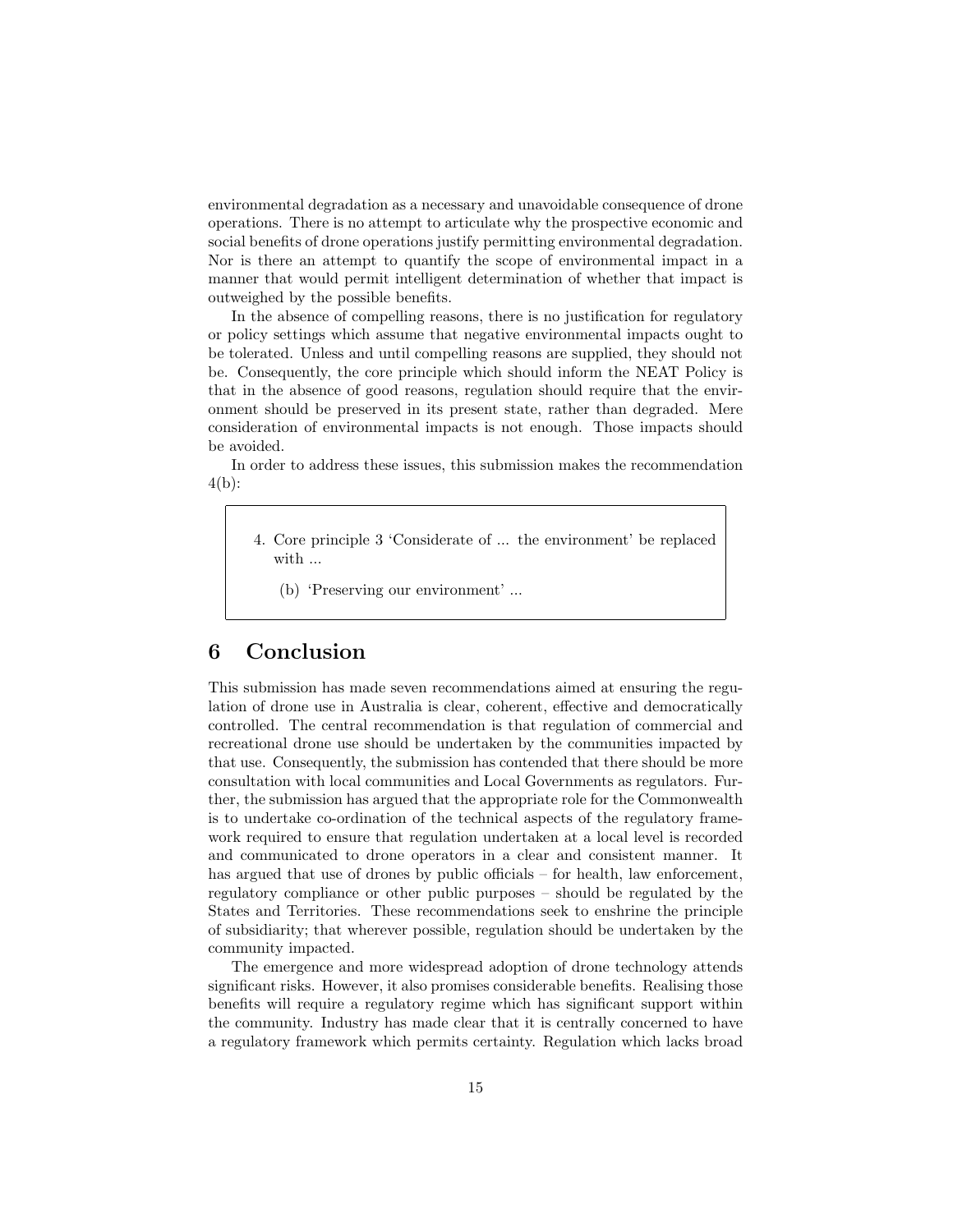community support – which is imposed on local communities from above, with little regard for their preferences – will not provide certainty.

It is hoped that the recommendations contained in this submission will assist the Department in formulating a set of core principles and approaches which enshrine an approach to policy formation which privileges local communities and gives them democratic control of regulations. Such an approach is far more likely to engender broad-based community support for regulations. Consequently, it is more likely to deliver industry the certainty it requires, and hence to deliver on the benefits broader adoption of these technologies offer.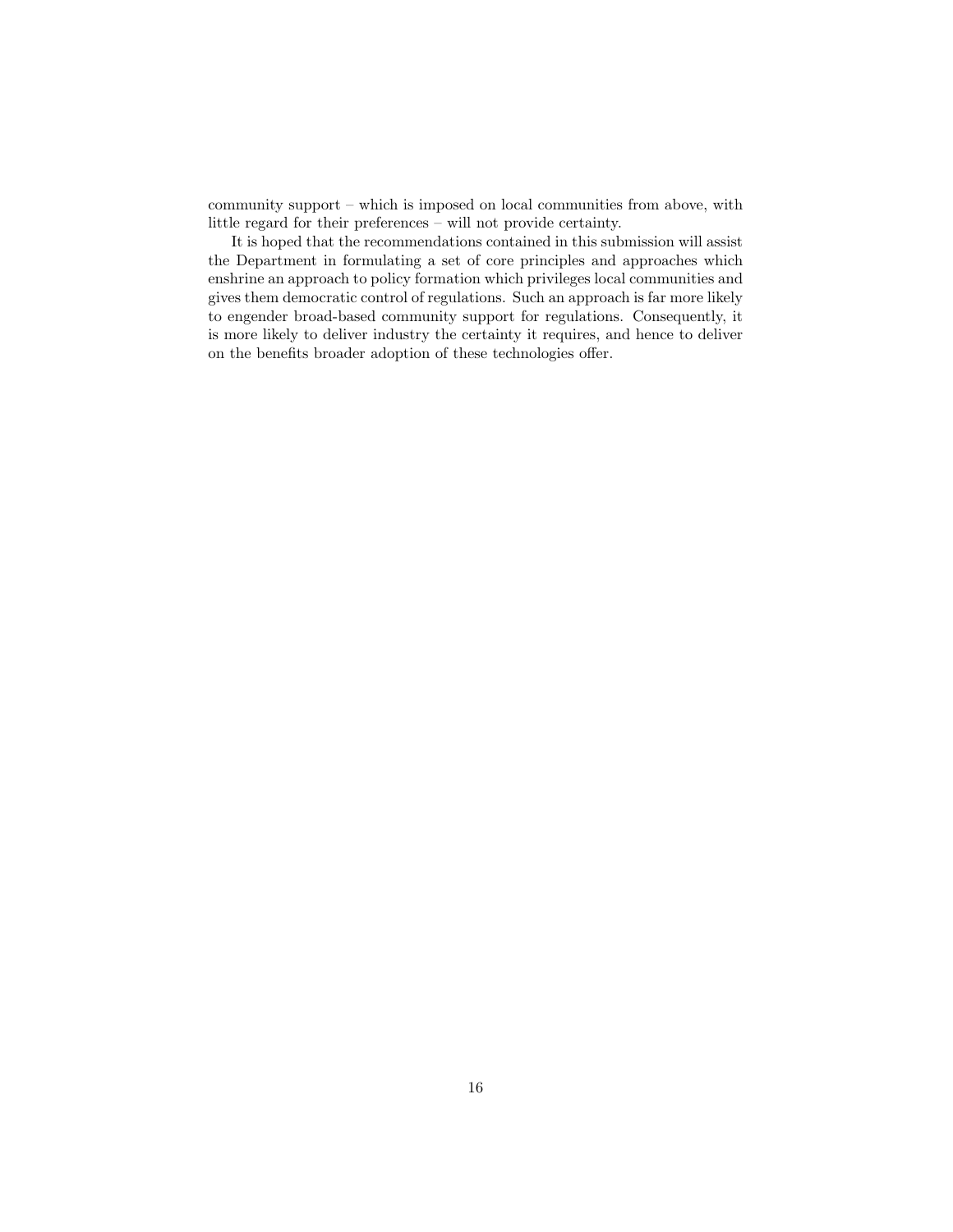## 7 Recommendations

- 1. The Department undertake further and more extensive direct consultation over a meaningful time-period with:
	- (a) local communities; and
	- (b) Local Governments in their capacity as regulators.
- 2. The proposed unmanned traffic management (UTM) system be developed 'with appropriate technical advice and in collaboration with Local Governments and local communities' rather than 'in partnership with industry'.
- 3. Core Principle 2 'Encourage best practice operations' be replaced with 'Facilitate best practice operations'.
- 4. Core Principle 3 'Considerate of the community and the environment' be replaced with two core principles:
	- (a) 'Empowering local communities'; and
	- (b) 'Preserving our environment'.
- 5. Core Principle 6 'A nationally consistent approach' be replaced with 'A nationally co-ordinated, transparent and accessible approach'.
- 6. Reference to 'a market management approach that is ... [c]oordinated and free from unnecessary red tape' be replaced with 'coordinated and regulated by appropriate democratic mechanisms'.
- 7. Ensure that regulation of commercial and recreational drone usage be undertaken by the local communities impacted by those operations. To give practical effect to this principle:
	- (a) By default, commercial and recreational drone operation be prohibited unless permitted;
	- (b) Flight paths permitting drones to transit Local Government areas where their operations are otherwise prohibited be identified; and
	- (c) Drone operation by emergency or health services, law enforcement, regulatory bodies or for other public purposes be regulated by the jurisdiction which provides those services, which in most cases will be State or Territory Governments.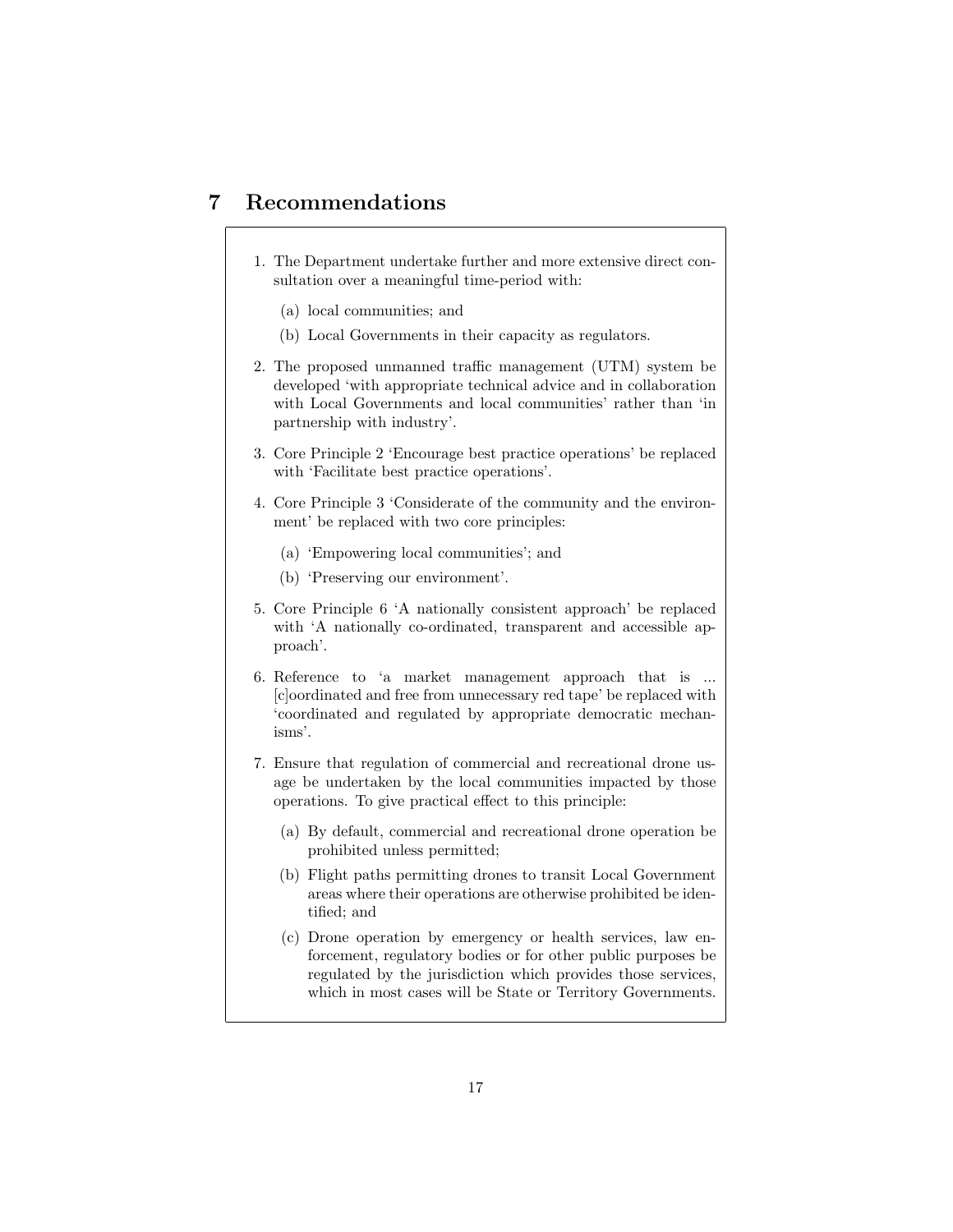### References

- [1] Damien Carrick. 'Federal/state barneys; the approval process for Gunns pulp mill'. In: ABC Radio National (10th Aug. 2007). Last Modified: 2007-08-15T14:10:00+1000 Publisher: Australian Broadcasting Corporation. URL: https://www.abc.net.au/radionational/programs/ lawreport / federalstate - barneys - the - approval - process - for / 3222398 (visited on 28/10/2020).
- [2] CASA. Enforcement and penalties. Civil Aviation Safety Authority. Publisher: Civil Aviation Safety Authority. 1st July 2019. url: https://www. casa.gov.au/drones/rules/enforcement (visited on 28/10/2020).
- [3] Transport Department of Infrastructure. Noise Regulation Review for Remotely Piloted Aircraft (RPA) and Specialised Aircraft. Last Modified: 2020-10-13. url: https : / / www . infrastructure . gov . au / aviation / environmental / aircraft - noise / noise \_ regulation \_ review \_ for \_ rpa\_drones\_and\_specialised\_aircraft.aspx (visited on 31/10/2020).
- [4] Drone Delivers Burrito, Project Wing Australia. 31st Aug. 2018. URL: https://www.youtube.com/watch?v=lfUD0sSUKAQ (visited on 26/10/2020).
- [5] 'Drone idea shot down'. In: Farm Online (3rd Apr. 2013). url: http: //www.farmonline.com.au/story/3593888/drone-idea-shot-down/ (visited on 28/10/2020).
- [6] Emerging Aviation Technologies. Department of Infrastructure, Transport, Regional Development and Communications, Sept. 2020, p. 68. URL: https : / / www . infrastructure . gov . au / aviation / drones / files / drone-discussion-paper.pdf.
- [7] Flying Drones On Public Property Policy. City of Albany. URL: https:// www.albany.wa.gov.au/documents/433/flying-drones-on-publicproperty - policy - %5C % 28incl - model - aircraft % 5C % 29 (visited on 28/10/2020).
- [8] Blake Foden. 'Commercial drone shot down, police launch investigation'. In: The Canberra Times (17th Feb. 2019). url: https://www.canberratimes. com. au / story / 5995159 / commercial - drone - shot - down - police launch-investigation/ (visited on 28/10/2020).
- [9] Joseph Wheeler. It Could Be Time To Say Goodbye to Drone By-Laws. International Aerospace Law and Policy Group. 26th June 2018. URL: http://www.ialpg.com/bye-to-drone-by-laws.
- [10] Local Government Areas of New South Wales. url: https://upload. wikimedia.org/wikipedia/commons/c/c5/New\_South\_Wales\_Local\_ Government\_Areas.svg (visited on 29/10/2020).
- [11] Local Government Property Local Law 2010. url: https://www.melvillecity. com.au/our- city/publications- and- forms/corporate- services/ local-government-property-local-law (visited on 29/10/2020).